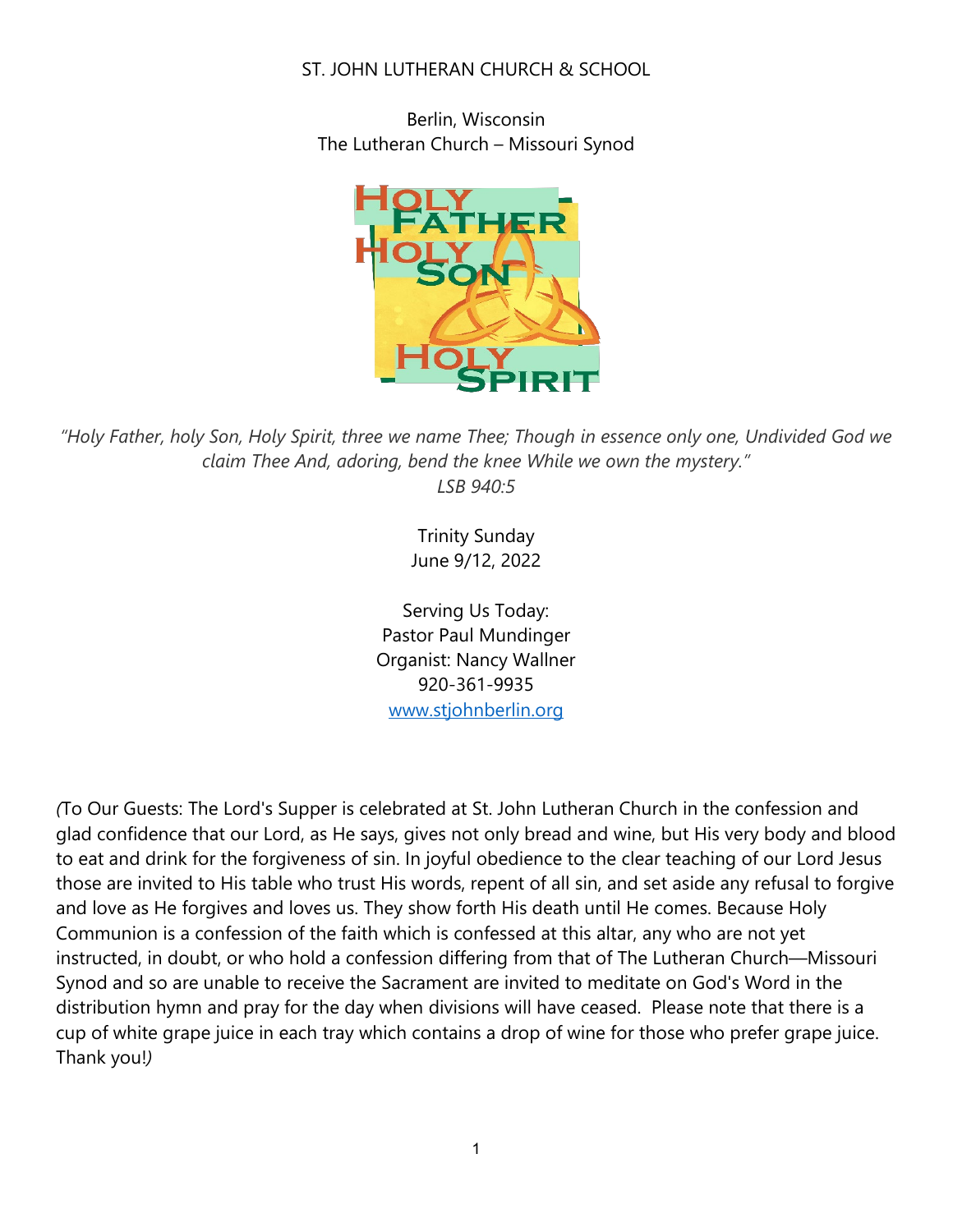**AS WE GATHER…** Holy Trinity, a time we commemorate and celebrate, is different than any other recognized time in the Church Year. Unlike Christmas, Easter, or last week's Pentecost, where we rejoice in and reflect upon an action of God for our salvation, Holy Trinity is a time to rejoice in and reflect upon a *doctrine*. We gather around our shared confession of God as we know Him to be in the Trinity: Father, Son, and Holy Spirit. Even in the mystery of things we cannot fully understand or comprehend by our own reason, we trust God's revelation through His Word made known to us of who He is and what He has done, that apart from Him there is no other.

**CHILDREN'S WORSHIP HELPS…** Please know we have two children's worship bulletins available for young non-readers and older children. Both bulletins have activities that go along with the weekly theme. We also have activity bags for children hanging on the rear wall of the church for use throughout the worship service. If needed we have a cry room/nursery (with changing table) behind the organ in the southwest corner of the church.

# ♫**PRE-SERVICE MUSIC**

# **RINGING OF THE BELL**

## **WELCOME**

# **EX PREPARATION &**

**HYMN** "Holy God, We Praise Thy Name" [St. 1] **LSB 940** 

1 Holy God, we praise Thy name; Lord of all, we bow before Thee. All on earth Thy scepter claim, All in heav'n above adore Thee. Infinite Thy vast domain, Everlasting is Thy reign.

Public domain

## **INVOCATION**

Pastor: In the name of the Father and of the  $\Phi$  Son and of the Holy Spirit. **People: Amen.**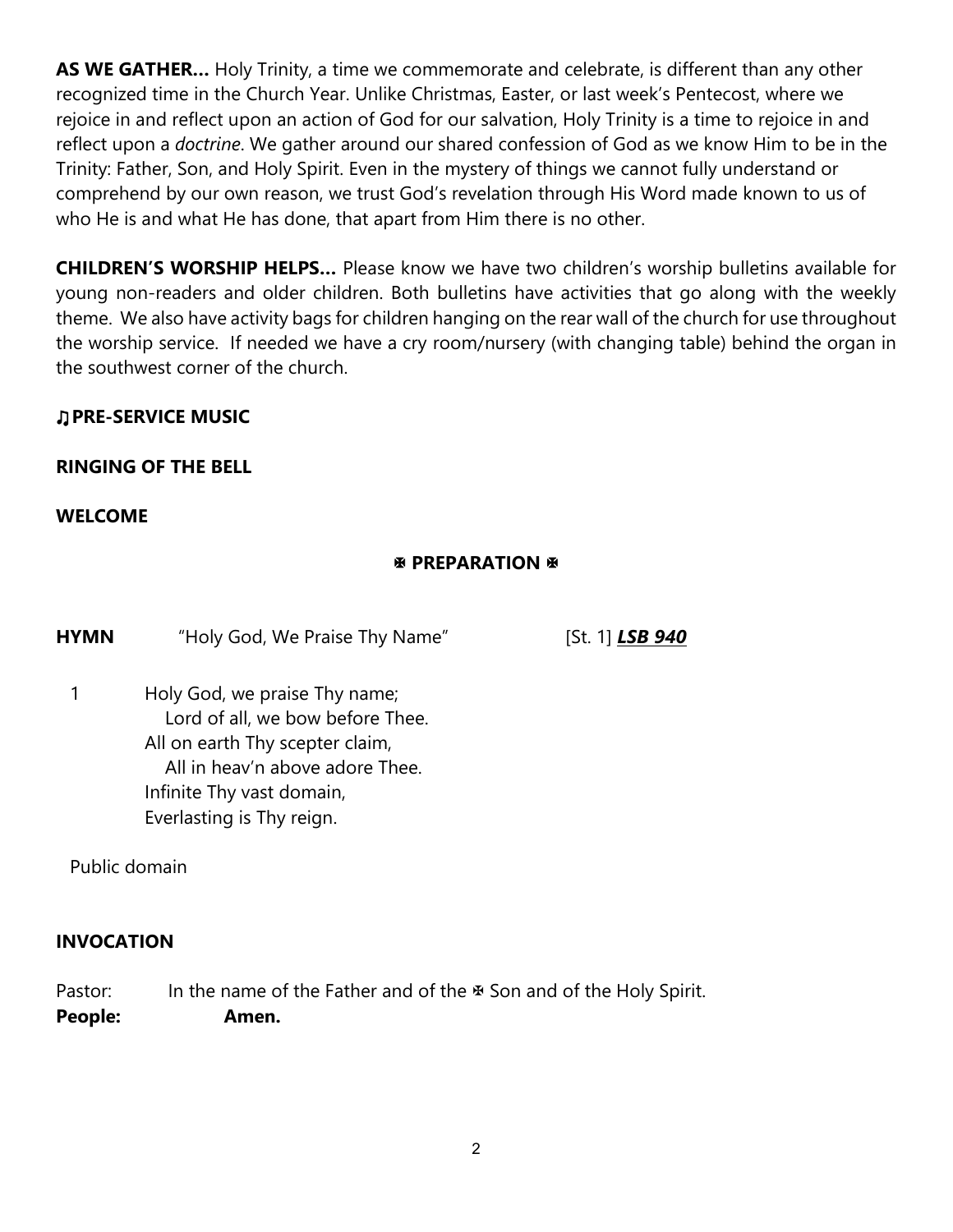## **INTRODUCTION**

Pastor: Through our worship, we will progressively and responsively confess the Athanasian Creed. As the more commonly confessed Apostles' and Nicene Creeds were written and doctrinally accepted according to God's Word in defense to the heresies of the time and applicable still today, so also the Athanasian Creed was written and doctrinally accepted to refute false teachings regarding the Scripturally revealed identity and work of the one true God: Father, Son, and Holy Spirit. As we hold the "catholic faith," the Athanasian Creed refers to "catholic" as the true Church of all times and places who faithfully confess the true Christ as Lord and Savior.

#### **ATHANASIAN CREED** *Part 1*

Pastor: Whoever desires to be saved must, above all, hold the catholic faith.

```
People: Whoever does not keep it whole and undefiled will without doubt perish eternally.
```
Pastor:And the catholic faith is this,

- **People: that we worship one God in Trinity and Trinity in Unity, neither confusing the persons nor dividing the substance.**
- Pastor: For the Father is one person, the Son is another, and the Holy Spirit is another.
- **People: But the Godhead of the Father and of the Son and of the Holy Spirit is one: the glory equal, the majesty coeternal.**
- Pastor: Such as the Father is, such is the Son, and such is the Holy Spirit:
- **People: the Father uncreated, the Son uncreated, the Holy Spirit uncreated;**
- Pastor: the Father infinite, the Son infinite, the Holy Spirit infinite;
- **People: the Father eternal, the Son eternal, the Holy Spirit eternal.**

Pastor:And yet there are not three Eternals, but one Eternal,

**People: just as there are not three Uncreated or three Infinites, but one Uncreated and one Infinite.**

Pastor: In the same way, the Father is almighty, the Son almighty, the Holy Spirit almighty;

**People: and yet there are not three Almighties, but one Almighty.**

- Pastor: So the Father is God, the Son is God, the Holy Spirit is God;
- **People: and yet there are not three Gods, but one God.**
- Pastor: So the Father is Lord, the Son is Lord, the Holy Spirit is Lord;
- **People: and yet there are not three Lords, but one Lord.**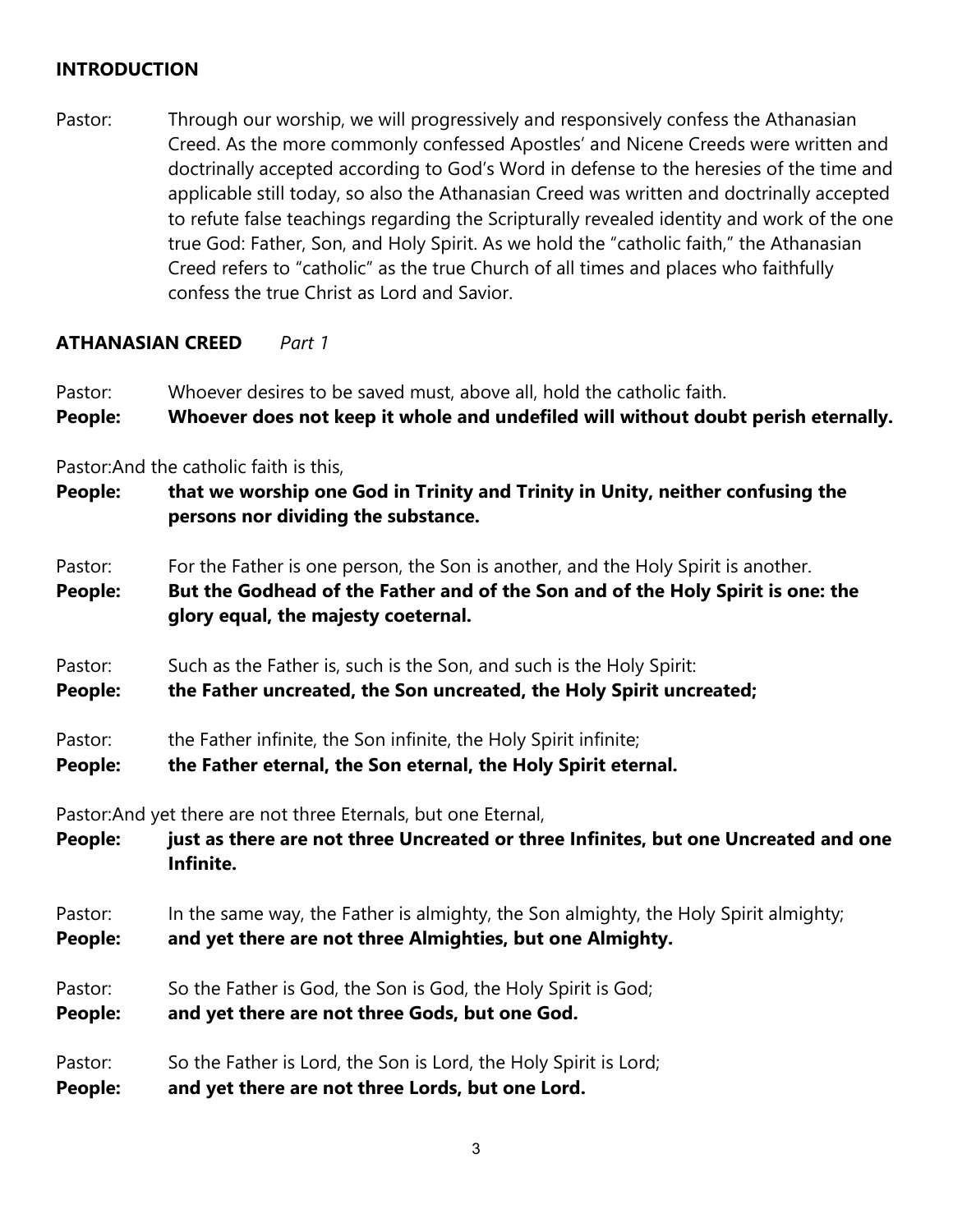| <b>HYMN</b>                                                                                                                       | "Holy God, We Praise Thy Name"<br>[St. 2} $LSB$ 940                                                                                                                                          |  |  |  |
|-----------------------------------------------------------------------------------------------------------------------------------|----------------------------------------------------------------------------------------------------------------------------------------------------------------------------------------------|--|--|--|
| $\overline{2}$                                                                                                                    | Hark! The glad celestial hymn<br>Angel choirs above are raising;<br>Cherubim and seraphim,<br>In unceasing chorus praising,<br>Fill the heav'ns with sweet accord:<br>Holy, holy, holy Lord! |  |  |  |
| Public domain                                                                                                                     |                                                                                                                                                                                              |  |  |  |
| <b>PSALM</b>                                                                                                                      | Psalm 8                                                                                                                                                                                      |  |  |  |
| Pastor:<br><b>People:</b>                                                                                                         | O LORD, our Lord, how majestic is Your name in all the earth!<br>You have set Your glory above the heavens.                                                                                  |  |  |  |
| Pastor:<br>People:                                                                                                                | Out of the mouth of babes and infants, You have established strength<br>because of Your foes, to still the enemy and the avenger.                                                            |  |  |  |
| Pastor: When I look at Your heavens, the work of Your fingers,<br>the moon and the stars, which You have set in place,<br>People: |                                                                                                                                                                                              |  |  |  |
| People:                                                                                                                           | Pastor: what is man that You are mindful of him,<br>and the son of man that You care for him?                                                                                                |  |  |  |
| Pastor:<br><b>People:</b>                                                                                                         | Yet You have made him a little lower than the heavenly beings<br>and crowned him with glory and honor.                                                                                       |  |  |  |
| Pastor:<br>People:                                                                                                                | You have given him dominion over the works of Your hands;<br>You have put all things under his feet,                                                                                         |  |  |  |
| People:                                                                                                                           | Pastor: all sheep and oxen, and also the beasts of the field,<br>the birds of the heavens, and the fish of the sea, whatever passes along the paths<br>of the seas.                          |  |  |  |
| People:                                                                                                                           | Pastor: O LORD, our Lord,<br>how majestic is Your name in all the earth!                                                                                                                     |  |  |  |
| All:                                                                                                                              | Glory be to the Father and to the Son and to the Holy Spirit;<br>as it was in the beginning, is now, and will be forever. Amen.                                                              |  |  |  |

4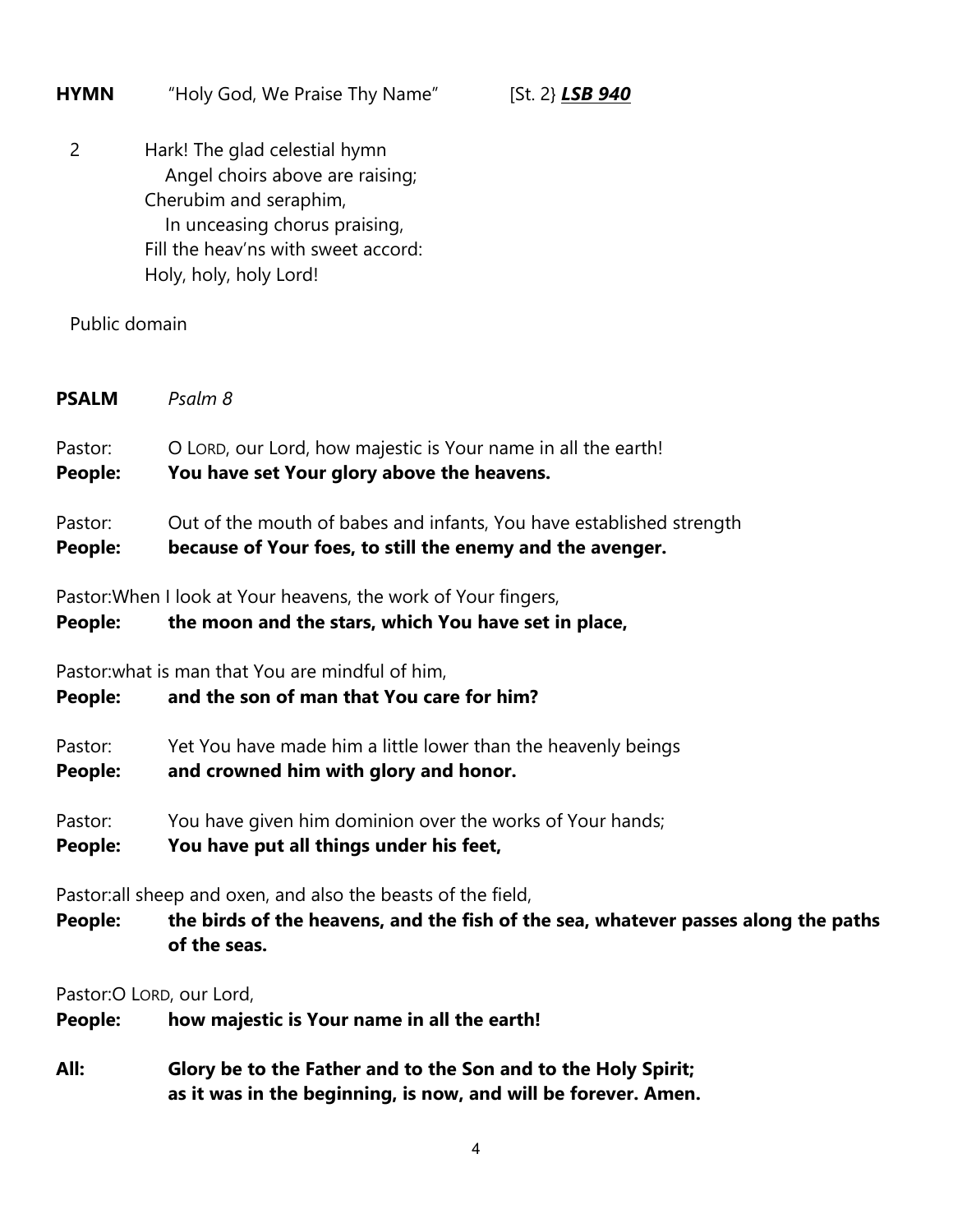3 Lo, the\_apostles' holy train Join Thy sacred name to hallow; Prophets swell the glad refrain, And the white-robed martyrs follow, And from morn to set of sun Through the Church the song goes on.

Public domain

# **CONFESSION AND ABSOLUTION**

Pastor: As we approach our triune God and gather in His majestic name, we draw near with a true heart and confess our sins.

**People: Almighty God, Father of our Lord Jesus Christ, maker of all things, judge of all people, we admit and confess our sinfulness.**

- Pastor: We have turned away from one another in our thinking, speaking, and doing.
- **People: We have done the evil You forbid and have not done the good You demand. We do repent and are truly sorry for these our sins.**
- Pastor: Have mercy on us, heavenly Father, because of the obedience of our Lord Jesus Christ, Your Son.
- **People: Forgive us all that is past, and with the power of the Holy Spirit, move us to serve You faithfully. Set our feet upon the new path of life, that we may delight in Your will and walk in Your ways to the glory of Your holy name.**
- Pastor: Jesus says, "Truly, truly, I say to you, before Abraham was, I am" (John 8:58). He alone, with the Father and the Spirit, is the one who has promised forgiveness to those who repent of their sins and turn to Him. Therefore, as a called and ordained servant of the Word, I forgive you all your sins in the name of the Father and of the  $\mathcal F$  Son and of the Holy Spirit. God keep you in His grace by the Holy Spirit, lead you to greater faith and obedience, and bring you to live with Him forever, through Jesus Christ, our Lord.
- **People: Amen.**
- **HYMN OF PRAISE** "Holy God, We Praise Thy Name"

[St. 4,5] *LSB #940*

4 Thou art King of Glory, Christ; Son of God, yet born of Mary. For us sinners sacrificed, As to death a Tributary,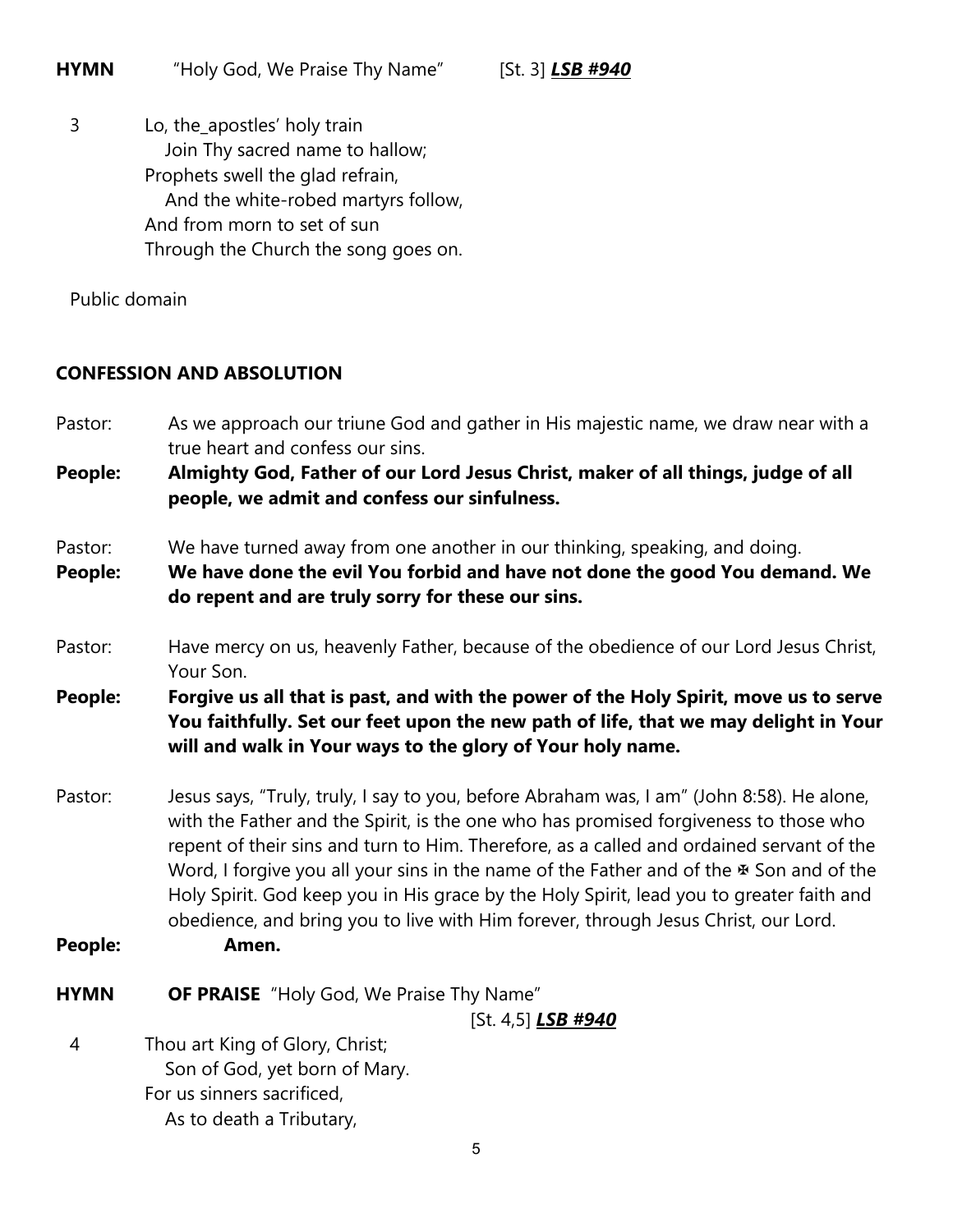First to break the bars of death, Thou hast opened heav'n to faith.

Δ5 Holy Father, holy Son, Holy Spirit, three we name Thee; Though in essence only one, Undivided God we claim Thee And, adoring, bend the knee While we own the mystery.

Public domain

# **SALUTATION**

Pastor:The Lord be with you. **People: And also with you.**

#### **PRAYER OF THE DAY**

Pastor: Let us pray. Almighty and everlasting God, You have given us grace to acknowledge the glory of the eternal Trinity by the confession of a true faith and to worship the Unity in the power of the Divine Majesty. Keep us steadfast in this faith and defend us from all adversities; for You, O Father, Son, and Holy Spirit, live and reign, one God, now and forever.

**People: Amen.**

**OLD TESTAMENT READING** *Proverbs 8:1–4, 22–31* (The blessings of wisdom)

Does not wisdom call?

Does not understanding raise her voice?

**<sup>2</sup>**On the heights beside the way,

at the crossroads she takes her stand;

**<sup>3</sup>**beside the gates in front of the town,

at the entrance of the portals she cries aloud:

**<sup>4</sup>**"To you, O men, I call, and my cry is to the children of man.

**<sup>22</sup>** "The LORD possessed me at the beginning of his work, the first of his acts of old.

**<sup>23</sup>** Ages ago I was set up, at the first, before the beginning of the earth.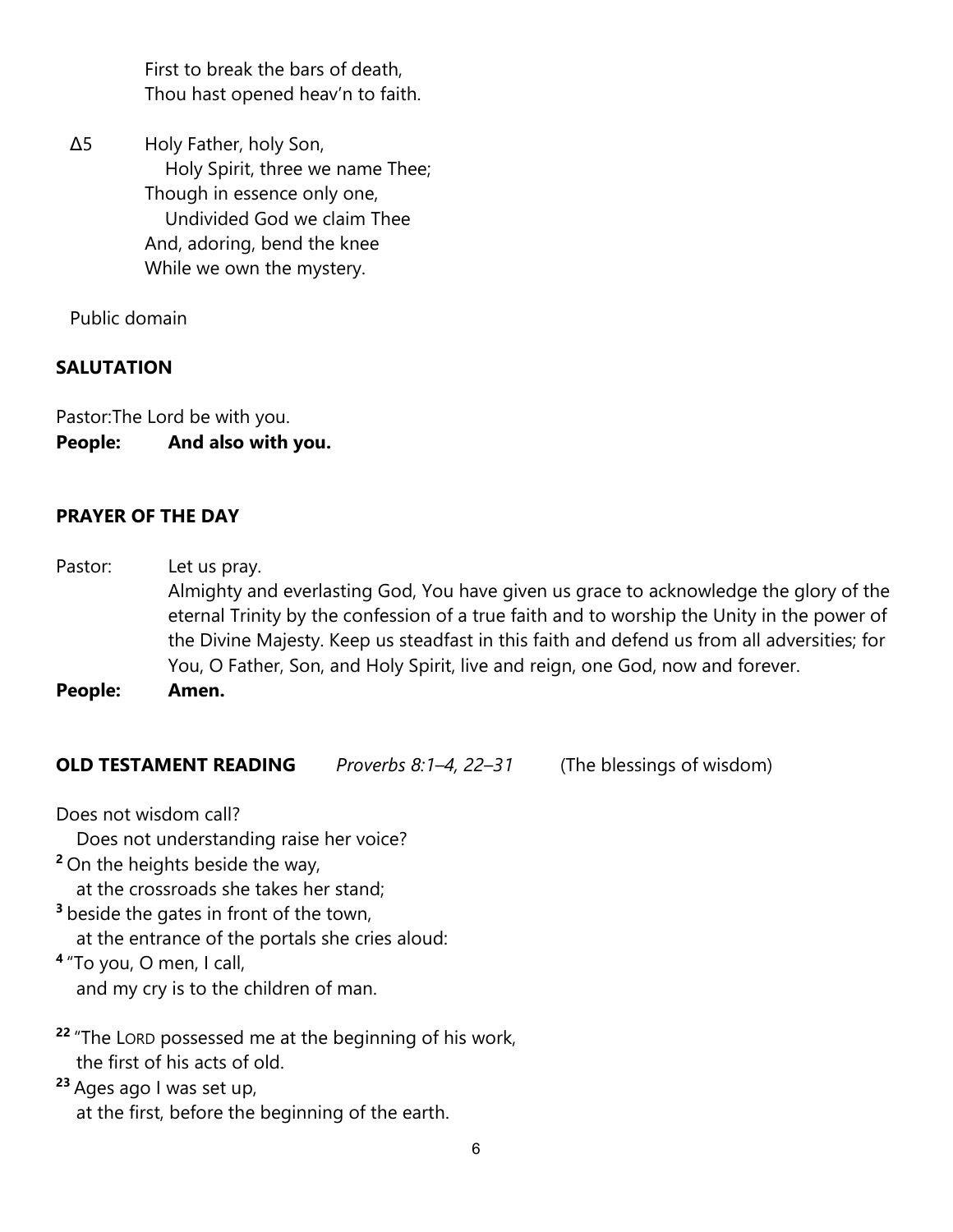- **<sup>24</sup>** When there were no depths I was brought forth, when there were no springs abounding with water.
- **<sup>25</sup>** Before the mountains had been shaped, before the hills, I was brought forth,
- **<sup>26</sup>** before he had made the earth with its fields, or the first of the dust of the world.
- **<sup>27</sup>** When he established the heavens, I was there; when he drew a circle on the face of the deep,
- **<sup>28</sup>** when he made firm the skies above, when he established the fountains of the deep.
- **<sup>29</sup>** when he assigned to the sea its limit, so that the waters might not transgress his command,
- when he marked out the foundations of the earth,
- **<sup>30</sup>** then I was beside him, like a master workman, and I was daily his delight,

rejoicing before him always,

**<sup>31</sup>** rejoicing in his inhabited world and delighting in the children of man.

Pastor This is the Word of the Lord. **People: Thanks be to God.**

**SECOND READING** *Acts 2:14a, 22–36* (Peter's Pentecost sermon affirming all the Lord's work)

**<sup>14</sup>** But Peter, standing with the eleven, lifted up his voice and addressed them: **<sup>22</sup>** "Men of Israel, hear these words: Jesus of Nazareth, a man attested to you by God with mighty works and wonders and signs that God did through him in your midst, as you yourselves know— **<sup>23</sup>** this Jesus, delivered up according to the definite plan and foreknowledge of God, you crucified and killed by the hands of lawless men. **<sup>24</sup>** God raised him up, loosing the pangs of death, because it was not possible for him to be held by it. **<sup>25</sup>**For David says concerning him,

"'I saw the Lord always before me,

for he is at my right hand that I may not be shaken;

**<sup>26</sup>** therefore my heart was glad, and my tongue rejoiced;

- my flesh also will dwell in hope.
- **<sup>27</sup>** For you will not abandon my soul to Hades,
	- or let your Holy One see corruption.
- **<sup>28</sup>** You have made known to me the paths of life; you will make me full of gladness with your presence.'

**<sup>29</sup>** "Brothers, I may say to you with confidence about the patriarch David that he both died and was buried, and his tomb is with us to this day. **<sup>30</sup>** Being therefore a prophet, and knowing that God had sworn with an oath to him that he would set one of his descendants on his throne, **<sup>31</sup>** he foresaw and spoke about the resurrection of the Christ, that he was not abandoned to Hades, nor did his flesh see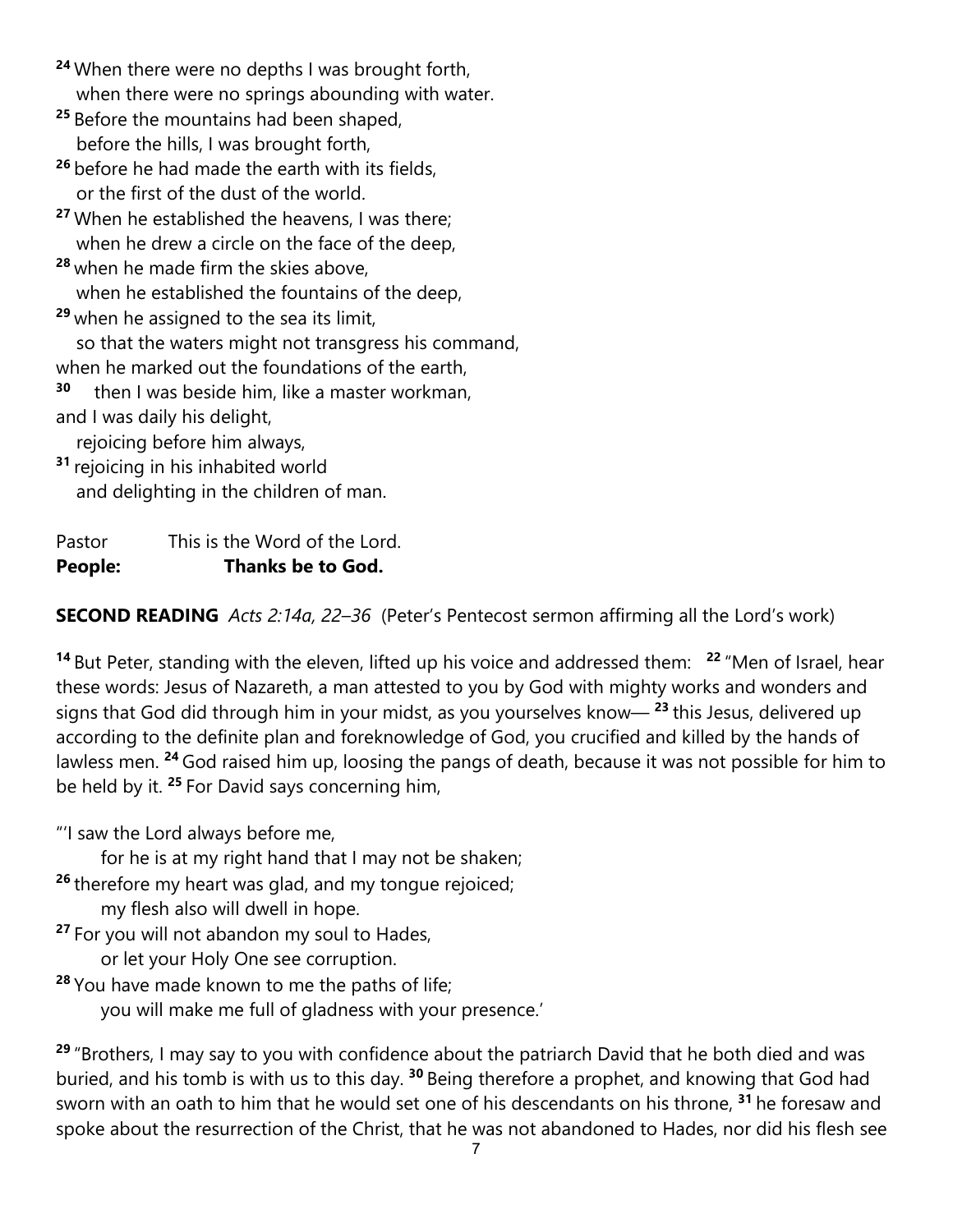corruption. **<sup>32</sup>** This Jesus God raised up, and of that we all are witnesses. **<sup>33</sup>** Being therefore exalted at the right hand of God, and having received from the Father the promise of the Holy Spirit, he has poured out this that you yourselves are seeing and hearing. **<sup>34</sup>** For David did not ascend into the heavens, but he himself says,

"'The Lord said to my Lord, "Sit at my right hand, **<sup>35</sup>** until I make your enemies your footstool."'

**<sup>36</sup>** Let all the house of Israel therefore know for certain that God has made him both Lord and Christ, this Jesus whom you crucified."

Pastor: This is the Word of the Lord. **People: Thanks be to God.**

# **ATHANASIAN CREED** *Part 2*

Pastor: Just as we are compelled by the Christian truth to acknowledge each distinct person as God and Lord, so also are we prohibited by the catholic religion to say that there are three Gods or Lords.

**People: The Father is not made nor created nor begotten by anyone.**

- Pastor: The Son is neither made nor created, but begotten of the Father alone.
- **People: The Holy Spirit is of the Father and of the Son, neither made nor created nor begotten, but proceeding.**
- Pastor: Thus, there is one Father, not three Fathers; one Son, not three Sons; one Holy Spirit, not three Holy Spirits.

# **People: And in this Trinity none is before or after another; none is greater or less than another;**

Pastor: but the whole three persons are coeternal with each other and coequal, so that in all things, as has been stated above, the Trinity in Unity and Unity in Trinity is to be worshiped.

**People: Therefore, whoever desires to be saved must think thus about the Trinity.**

**HOLY GOSPEL** *John 8:48–59* ("Before Abraham was, I am.")

Pastor: The Holy Gospel according to St. John, the eighth chapter.

**People: Glory to You, O Lord.**

Pastor: The Jews answered Him,

**People: "Are we not right in saying that You are a Samaritan and have a demon?"**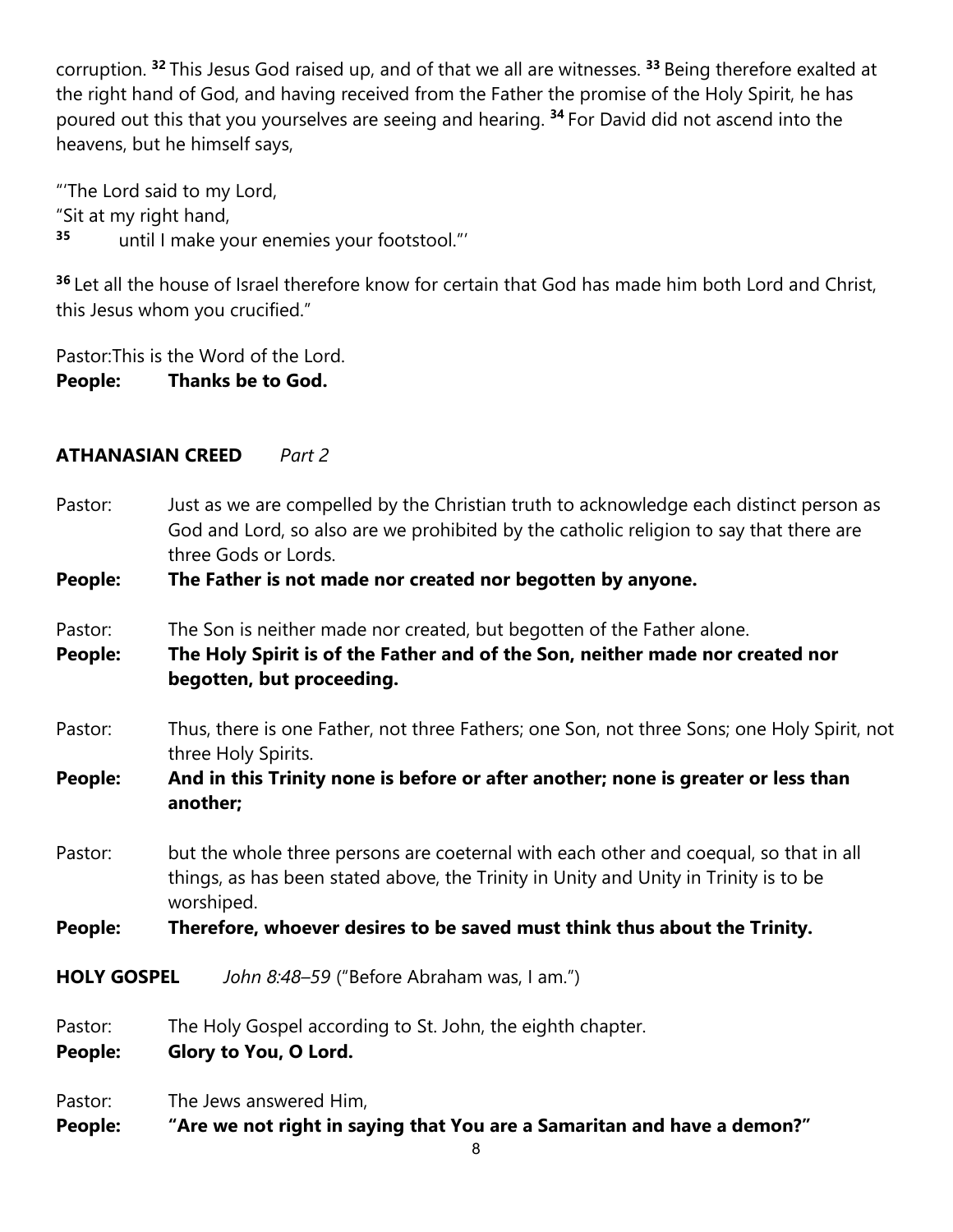- Pastor: Jesus answered, "I do not have a demon, but I honor My Father, and you dishonor Me. Yet I do not seek My own glory; there is One who seeks it, and He is the judge. Truly, truly, I say to you, if anyone keeps My word, he will never see death." The Jews said to Him,
- **People: "Now we know that You have a demon! Abraham died, as did the prophets, yet You say, 'If anyone keeps My word, he will never taste death.' Are You greater than our father Abraham, who died? And the prophets died! Who do You make Yourself out to be?"**
- Pastor: Jesus answered, "If I glorify Myself, My glory is nothing. It is My Father who glorifies Me, of whom you say, 'He is our God.' But you have not known Him. I know Him. If I were to say that I do not know Him, I would be a liar like you, but I do know Him and I keep His word. Your father Abraham rejoiced that he would see My day. He saw it and was glad." So the Jews said to Him,

#### **People: "You are not yet fifty years old, and have You seen Abraham?"**

Pastor: Jesus said to them, "Truly, truly, I say to you, before Abraham was, I am." So they picked up stones to throw at Him, but Jesus hid Himself and went out of the temple.

Pastor: This is the Gospel of the Lord.

**People: Praise to You, O Christ.**

#### **INTRODUCTION**

Pastor: As we confess in this creed the work and identity of the one true God, Father, Son, and Holy Spirit, with all founded in and supported throughout Scripture, the Athanasian Creed closes with a reminder of judgment and the Last Day to come. Though reference is made to works, works are not the basis of our salvation. Only those who by faith believe in Jesus Christ for salvation are able to do good works in God's sight, and the good works done are fruits of the saving faith in Christ given through the Holy Spirit.

## **ATHANASIAN CREED** *Part 3*

Pastor: But it is also necessary for everlasting salvation that one faithfully believe the incarnation of our Lord Jesus Christ.

**People: Therefore, it is the right faith that we believe and confess that our Lord Jesus Christ, the Son of God, is at the same time both God and man.**

- Pastor: He is God, begotten from the substance of the Father before all ages; and He is man, born from the substance of His mother in this age:
- **People: perfect God and perfect man, composed of a rational soul and human flesh;**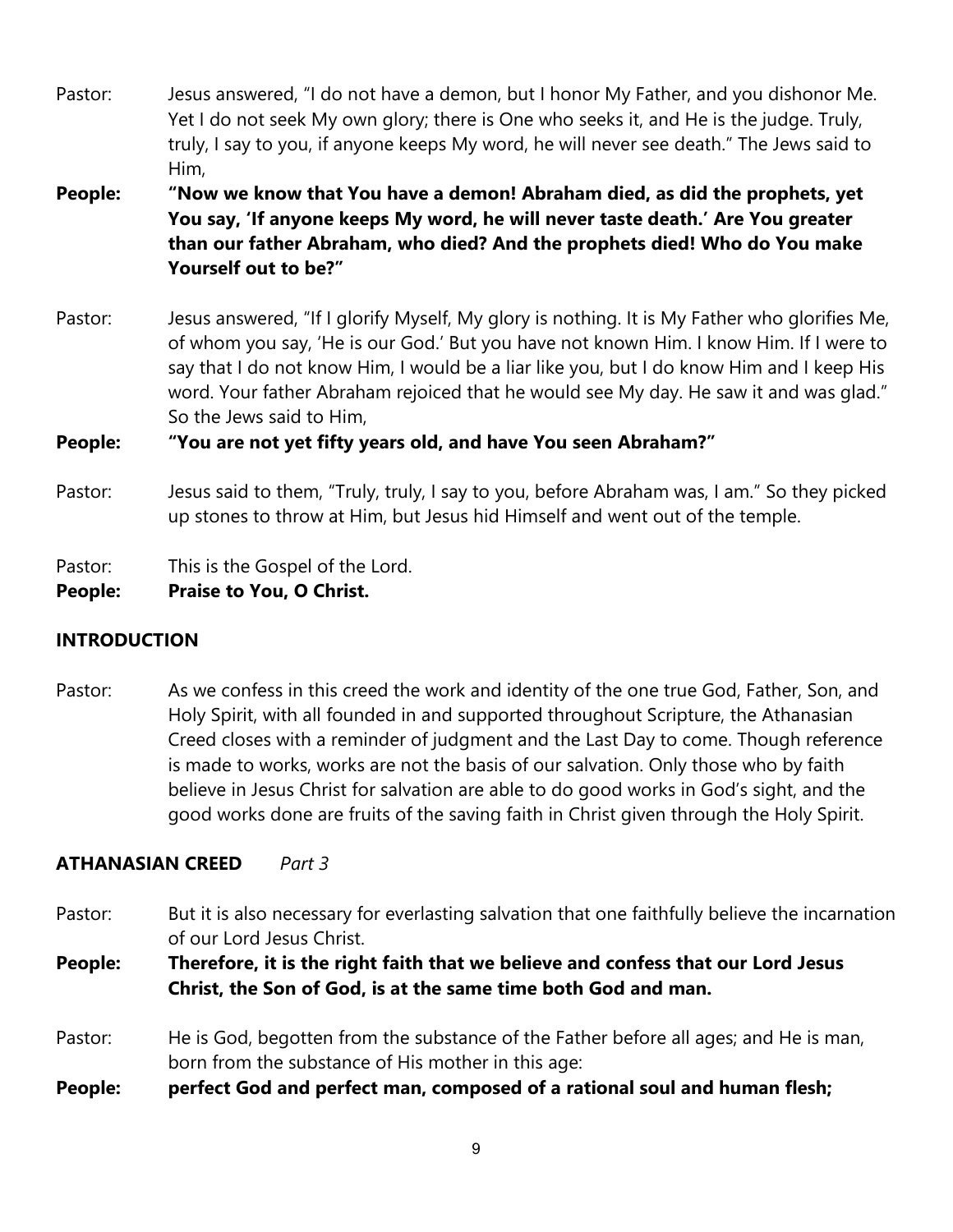| Pastor:            | equal to the Father with respect to His divinity, less than the Father with respect to His<br>humanity.                                                                         |  |  |  |
|--------------------|---------------------------------------------------------------------------------------------------------------------------------------------------------------------------------|--|--|--|
| People:            | Although He is God and man, He is not two, but one Christ:                                                                                                                      |  |  |  |
| Pastor:            | one, however, not by the conversion of the divinity into flesh, but by the assumption of<br>the humanity into God;                                                              |  |  |  |
| People:            | one altogether, not by confusion of substance, but by unity of person.                                                                                                          |  |  |  |
| Pastor:<br>People: | For as the rational soul and flesh is one man, so God and man is one Christ,<br>who suffered for our salvation, descended into hell, rose again the third day from<br>the dead, |  |  |  |
| Pastor:            | ascended into heaven, and is seated at the right hand of the Father, God Almighty, from<br>whence He will come to judge the living and the dead.                                |  |  |  |
| People:            | At His coming all people will rise again with their bodies and give an account<br>concerning their own deeds.                                                                   |  |  |  |
| Pastor:            | And those who have done good will enter into eternal life, and those who have done<br>evil into eternal fire.                                                                   |  |  |  |
| People:            | This is the catholic faith; whoever does not believe it faithfully and firmly cannot<br>be saved.                                                                               |  |  |  |

#### **CHILDREN'S MESSAGE**

**HYMN** "Holy, Holy, Holy" *LSB #507*

- 1 Holy, holy, holy! Lord God Almighty! Early in the morning our song shall rise to Thee; Holy, holy, holy, merciful and mighty! God in three persons, blessèd Trinity!
- 2 Holy, holy, holy! All the saints adore Thee, Casting down their golden crowns around the glassy sea; Cherubim and seraphim falling down before Thee, Which wert and art and evermore shalt be.
- 3 Holy, holy, holy! Though the darkness hide Thee, Though the eye of sinful man Thy glory may not see, Only Thou art holy; there is none beside Thee, Perfect in pow'r, in love, and purity.
- Δ4 Holy, holy, holy! Lord God Almighty! All Thy works shall praise Thy name in earth and sky and sea.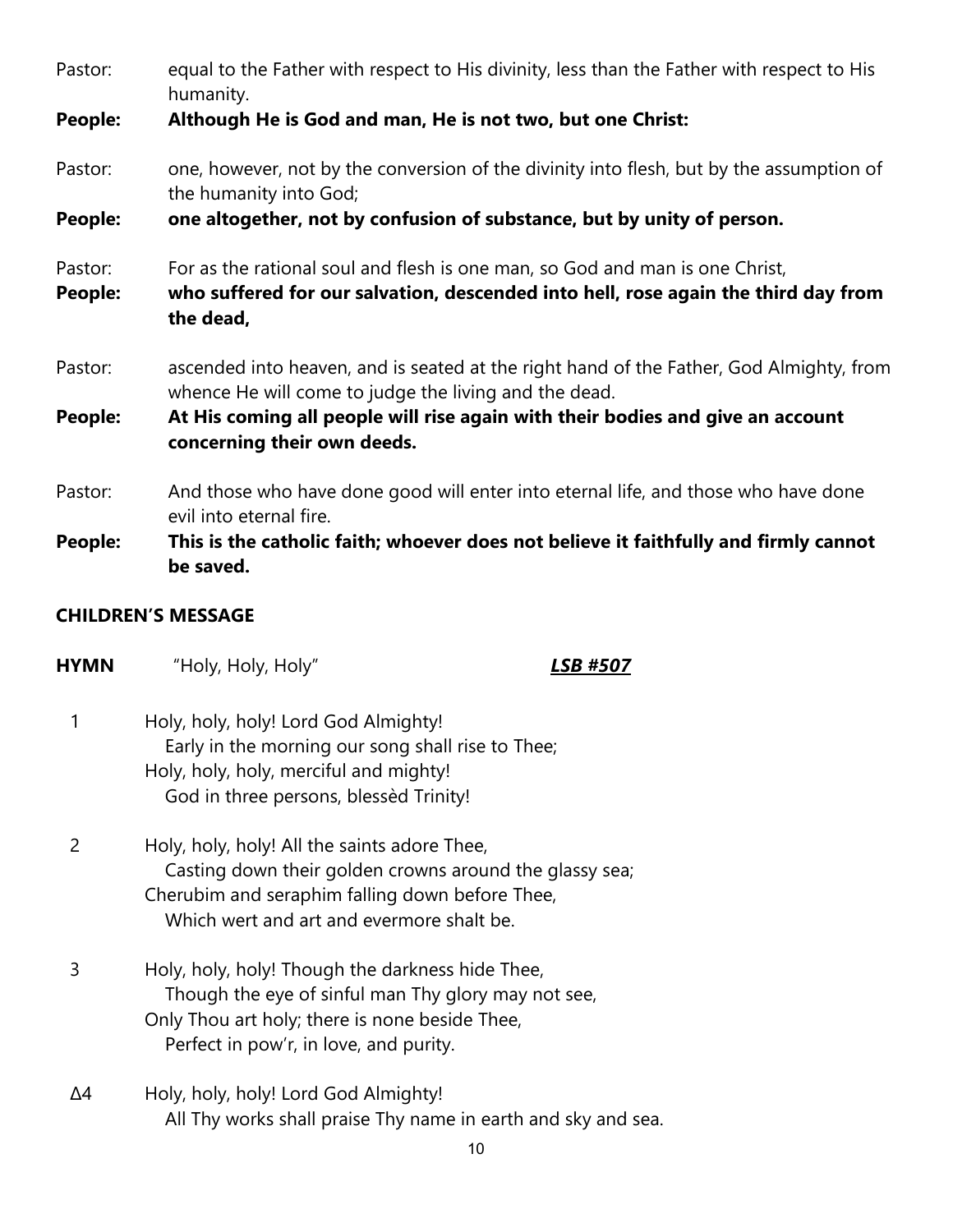Holy, holy, holy, merciful and mighty! God in three persons, blessèd Trinity!

Public domain

**SERMON** "The Necessary Trinity" (John 8:48-59)

# **PRAYER OF THE CHURCH**

Pastor: Let us pray for the whole people of God in Christ Jesus and for all people according to their needs.

> Before Abraham was, You were and are and ever will be—Father, Son, and Holy Spirit. From You comes all that is from creation to redemption in Jesus Christ. Your grace preserves all things. Grant us continued faith and trust in who You have revealed Yourself to be that we trust in Your mercy and rejoice in the forgiveness accomplished for us through all our days. Lord, in Your mercy,

# **People: hear our prayer.**

Pastor: Ever-uniting Lord—Father, Son, and Holy Spirit—join us together in fellowship with one another and with You. Give us Your Spirit, that all may confess truly and faithfully Your Word and live in harmony of doctrine and life. As we prepare to receive the gifts You have prepared—Christ's body and blood for the forgiveness of sins—in, with, and under the bread and the wine, nourish the faith You give as we gather together in Your presence. Lord, in Your mercy,

# **People: hear our prayer.**

Pastor: Ever-providing Lord—Father, Son, and Holy Spirit—You have suffered fully the cost of love through the only-begotten Son, Jesus Christ. Give healing and peace to all who are afflicted, and give Your comfort to the grieving and dying. We lift up to You those who have requested our prayer, [*especially . . .*], those whose needs are known only to You, and those in our hearts [*silence for private prayer*]. Give them all that is needful so they may endure trials confident of Your presence and grace sufficient for every need. Lord, in Your mercy,

## **People: hear our prayer.**

Pastor: All these things we pray to You, through Christ Jesus, for You live and reign as the triune and eternal God, Father, Son, and Holy Spirit, who always has been and always will be. **People: Amen.**

## **OFFERING**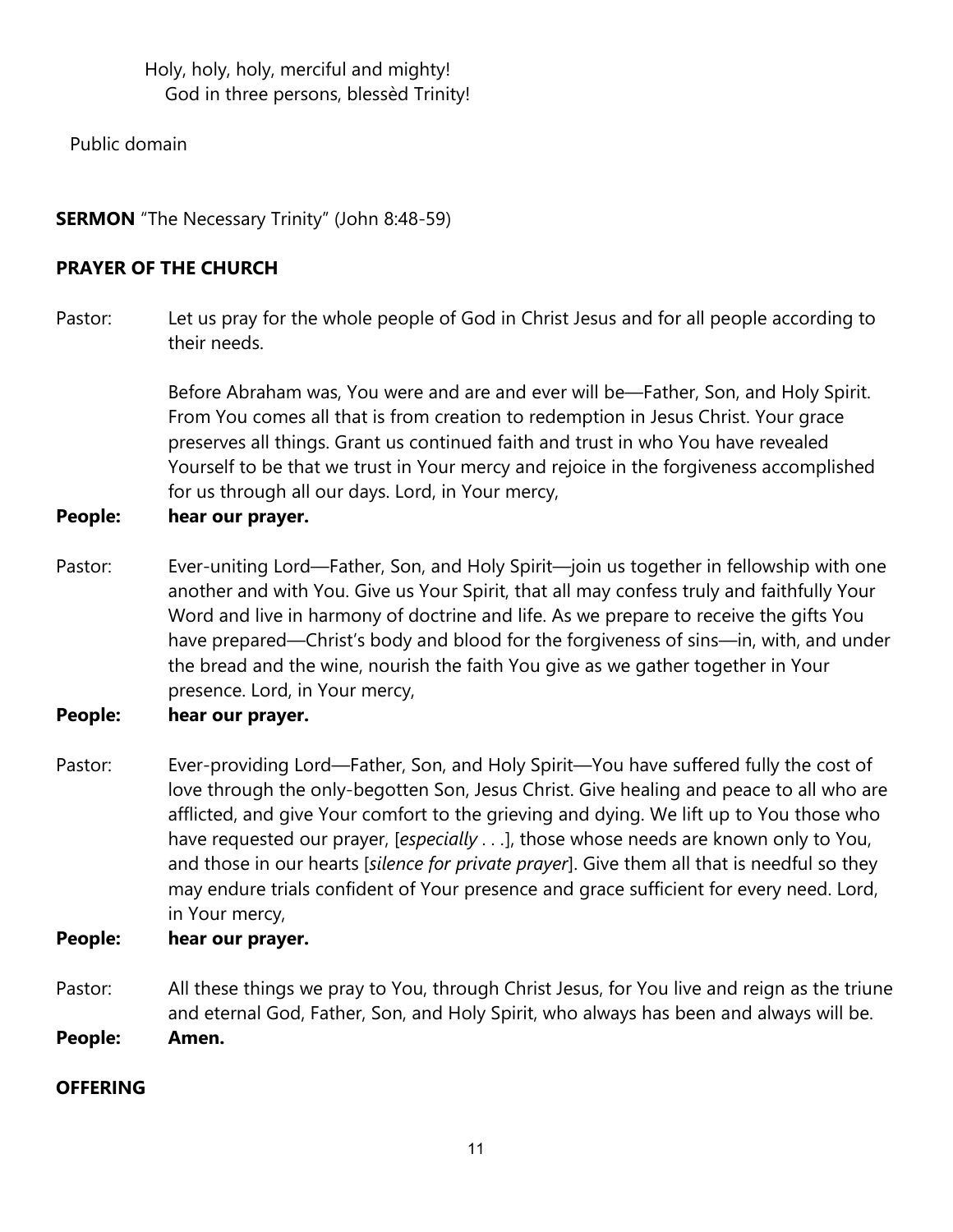**OFFERTORY** "Forgive Us, Lord, for Shallow Thankfulness"

(1,4,6) *LSB #788*

- 1 Forgive us, Lord, for shallow thankfulness, For dull content with warmth and sheltered care, For songs of praise for food and harvest press, While of Your richer gifts we're unaware:
- 4 Teach us, O Lord, true thankfulness divine, That gives as Christ gave, never counting cost, That knows no barrier of "yours" and "mine," Assured that only what's withheld is lost.
- 6 Open our eyes to see Your love's intent, To know with minds and hearts its depth and height; May thankfulness be days in service spent, Reflection of Christ's life and love and light.

© 1965, renewed 1993 The Hymn Society; admin. Hope Publishing Co. Used by permission: LSB Hymn License .NET, no. 100012190.

# **SACRAMENT &**

**PREFACE** *2 Timothy 4:22*

Pastor:The Lord be with you. **People: And also with you.**

Pastor:Lift up your hearts.

**People: We lift them to the Lord.**

Pastor:Let us give thanks to the Lord our God.

**People: It is right to give Him thanks and praise.**

# **PROPER PREFACE**

Pastor: It is truly good, right, and salutary that we should at all times and in all places give thanks to You, holy Lord, almighty Father, everlasting God, who with Your only-begotten Son and the Holy Spirit are one God, one Lord. In the confession of the only true God, we worship the Trinity in person and the Unity in substance, of majesty coequal. Therefore with angels and archangels and with all the company of heaven we laud and magnify Your glorious name, evermore praising You and singing: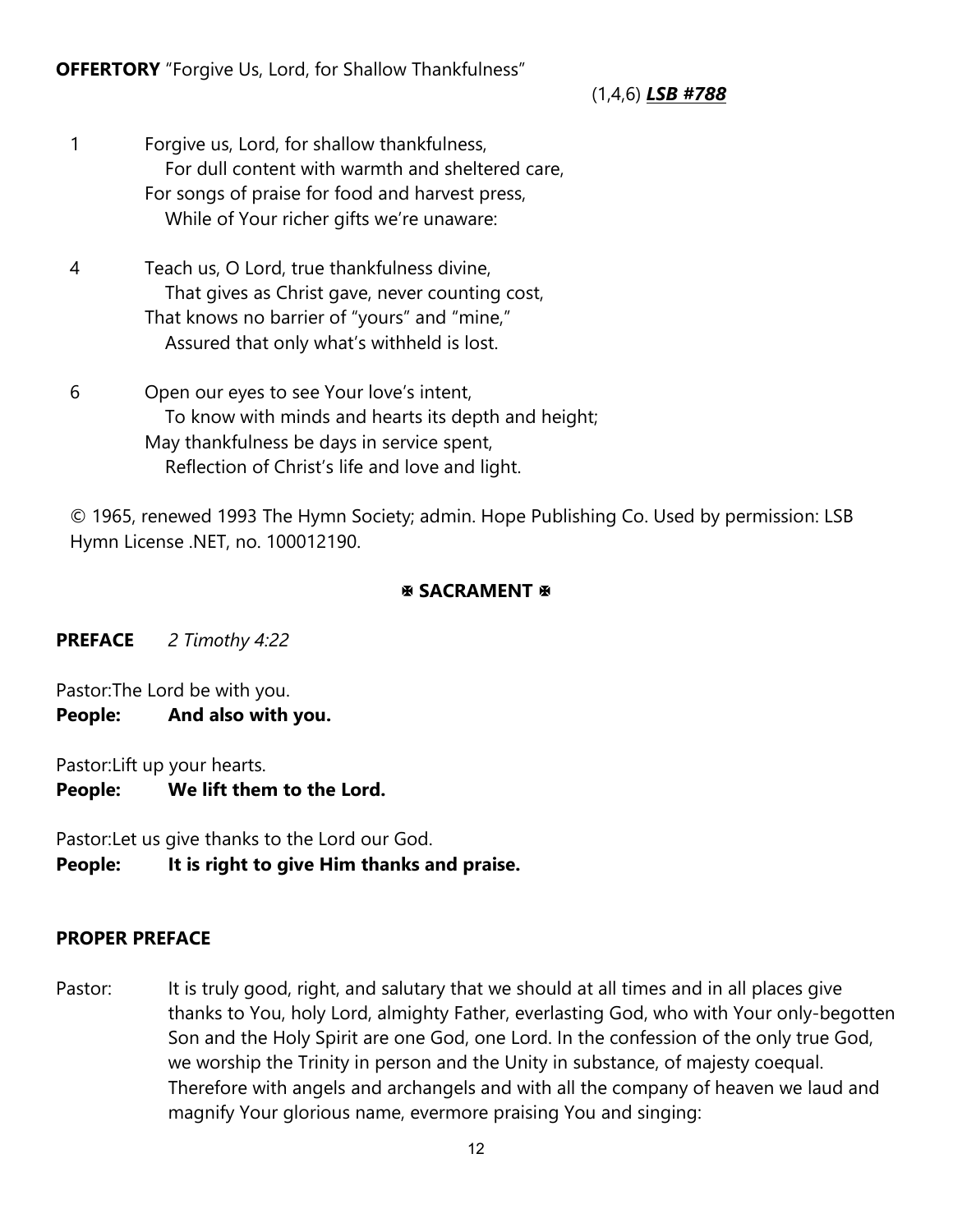#### **SANCTUS** *(Sung to LSB #507)*

**Holy, Holy, Holy, God of might and glory Heav'n and earth proclaim Your praise Your kingdom all our days. Holy, Holy, Holy, Hosanna in the highest, Blessed is He who comes God's name to raise.** 

#### **LORD'S PRAYER** *Matthew 6:9–13*

**People: Our Father who art in heaven, hallowed be Thy name, Thy kingdom come, Thy will be done on earth as it is in heaven; give us this day our daily bread; and forgive us our trespasses as we forgive those who trespass against us; and lead us not into temptation, but deliver us from evil. For Thine is the kingdom and the power and the glory forever and ever. Amen.**

#### **THE WORDS OF OUR LORD**

#### **PAX DOMINI**

Pastor: The peace of the Lord be with you always. **People: Amen.**

**AGNUS DEI** *(Sung to LSB #507)*

**Holy, Holy, Holy, Lamb of God most holy, You have come to take our sins Away from us this day! Holy, Holy, Holy, Merciful and mighty Grant us Your peace and mercy now we pray.**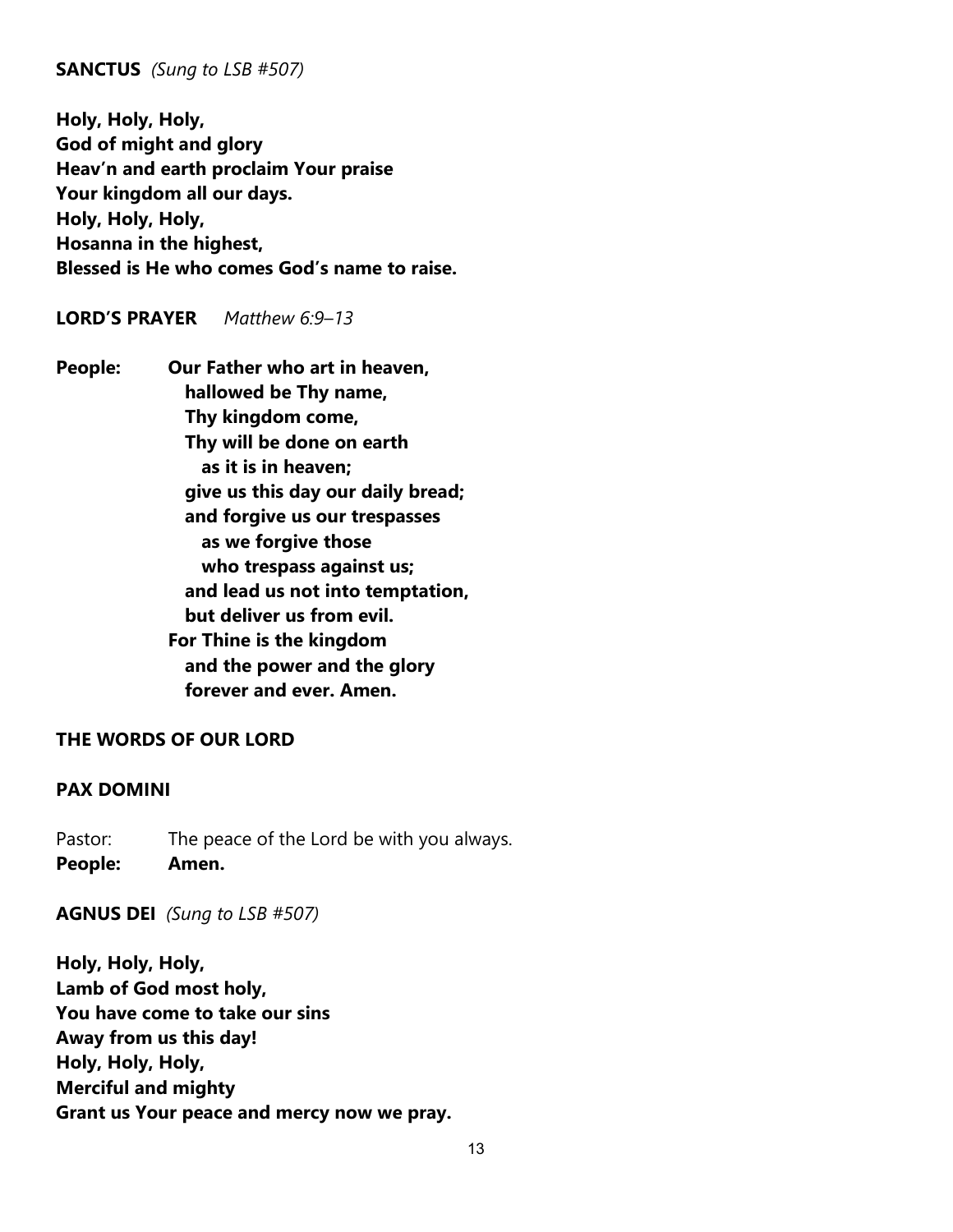#### **DISTRIBUTION HYMNS**

#### **876 O Blessed, Holy Trinity**

- 1 O blessèd, holy Trinity, Divine, eternal Unity, O Father, Son, and Holy Ghost, This day Your name be uppermost.
- 2 My soul and body keep from harm, And over all extend Your arm; Let Satan cause me no distress Nor bring me shame and wretchedness.
- 3 The Father's love shield me this day; The Son's pure wisdom cheer my way; The Holy Spirit's joy and light Drive from my heart the shades of night.
- 4 My Maker, hold me in Your hand; O Christ, forgiven let me stand; Blest Comforter, do not depart; With faith and love enrich my heart.
- 5 Lord, bless and keep me as Your own; Lord, look in kindness from Your throne; Lord, shine unfailing peace on me By grace surrounded; set me free.

Public domain

#### **527 O Savior, Precious Savior**

1 O Savior, precious Savior, Whom yet unseen we love; O name of might and favor, All other names above, We worship Thee, we bless Thee, To Thee, O Christ, we sing; We praise Thee and confess Thee, Our holy Lord and King.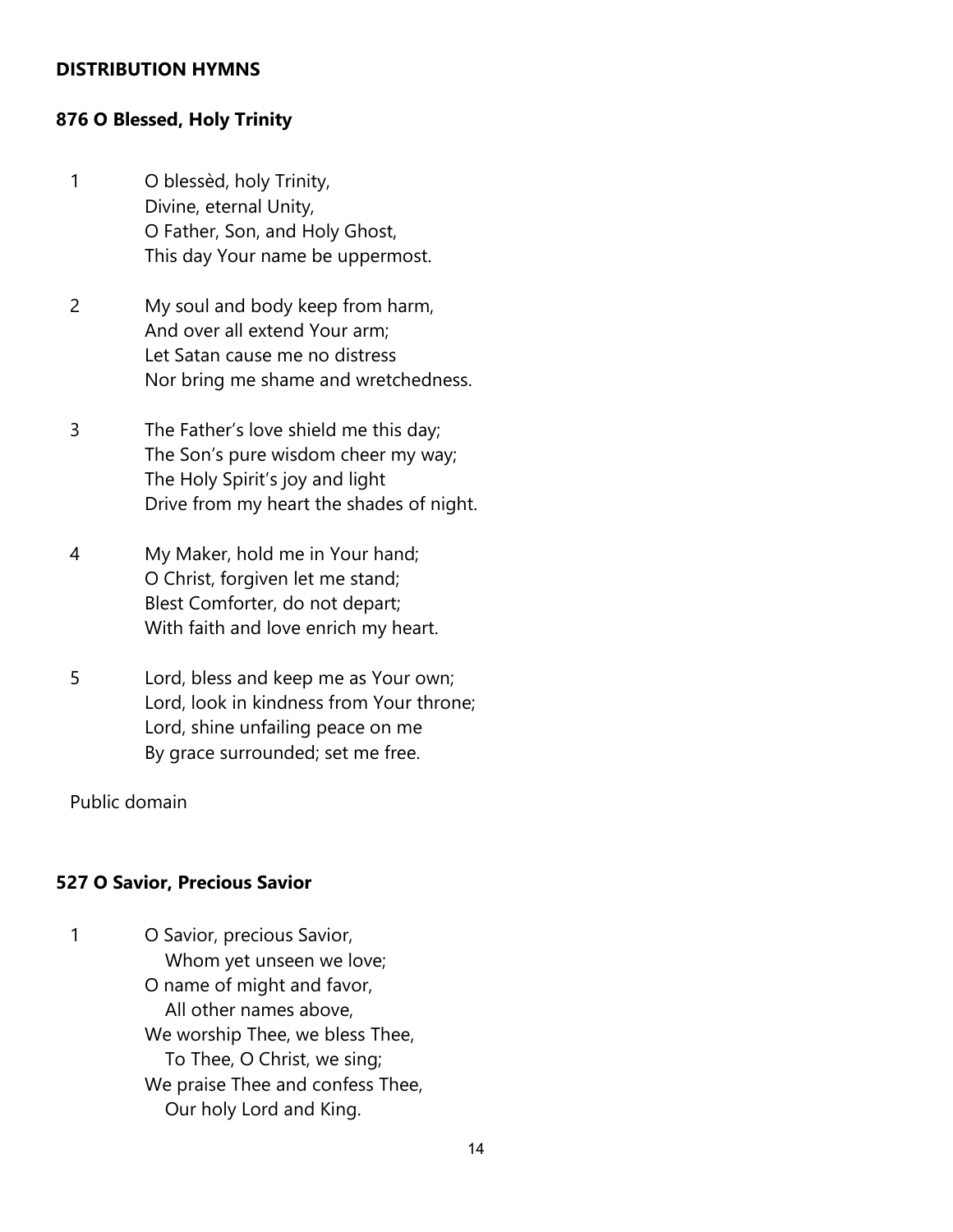2 O bringer of salvation, Who wondrously hast wrought Thyself the revelation Of love beyond our thought, We worship Thee, we bless Thee, To Thee, O Christ, we sing; We praise Thee and confess Thee, Our gracious Lord and King.

3 In Thee all fullness dwelleth, All grace and pow'r divine; The glory that excelleth, O Son of God, is Thine. We worship Thee, we bless Thee, To Thee, O Christ, we sing; We praise Thee and confess Thee, Our glorious Lord and King.

4 O grant the consummation Of this our song above In endless adoration And everlasting love; Then shall we praise and bless Thee Where perfect praises ring, And evermore confess Thee, Our Savior and our King!

Public domain

#### **POST-COMMUNION CANTICLE** *(Sung to LSB #507)*

**Holy, Holy, Holy, Thank You God most holy We have seen salvation come to all who trust in Thee. Holy, Holy, Holy, Glory to the Father Glory to Son and Spirit ever be!**

#### **BENEDICTION**

Pastor: The blessing of God almighty—the Father, the Son, and the Holy Spirit—be upon you and be with you all.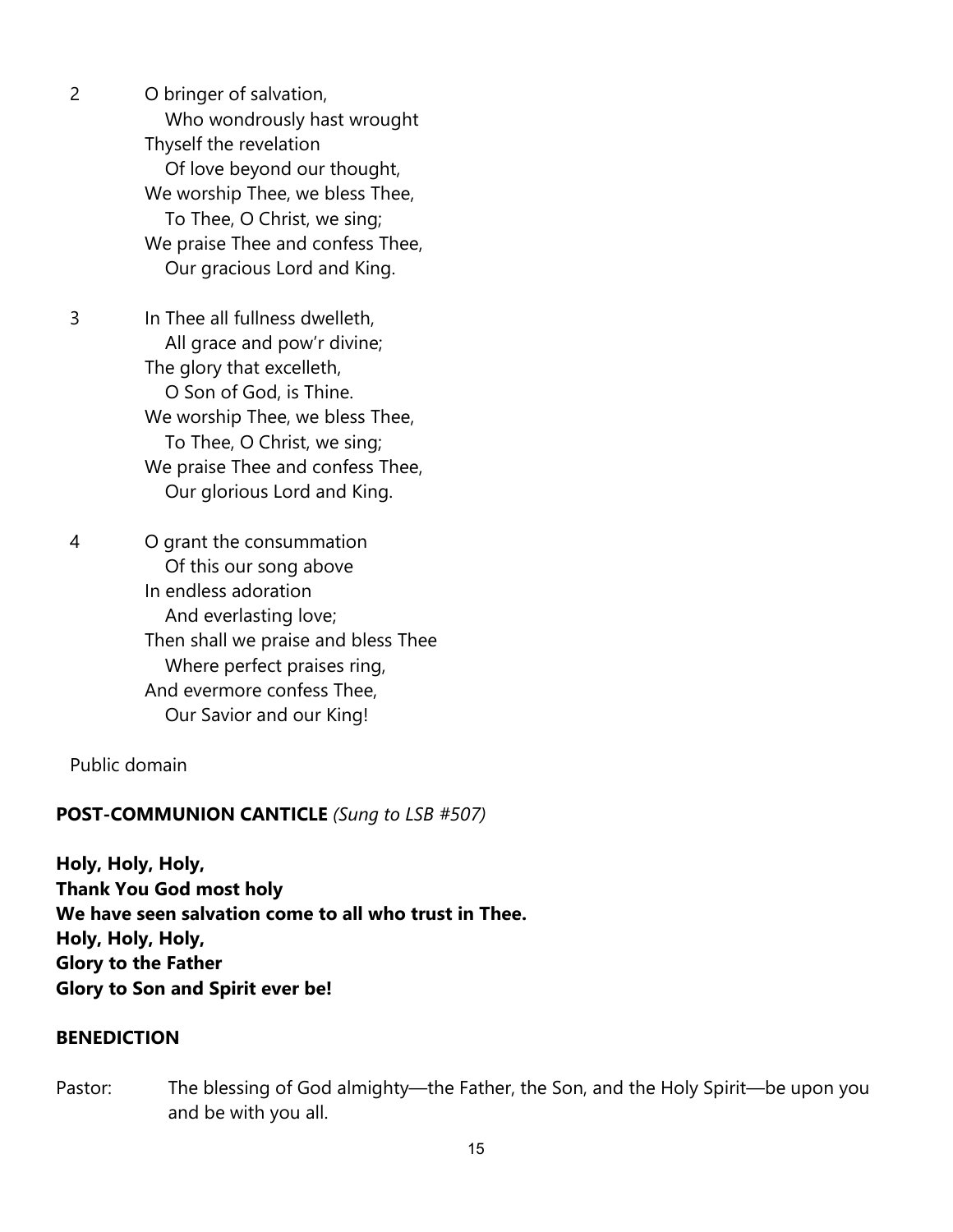| People:        | Amen.                                                                                                                                                                                          |          |
|----------------|------------------------------------------------------------------------------------------------------------------------------------------------------------------------------------------------|----------|
| <b>HYMN</b>    | "Glory Be to God the Father"                                                                                                                                                                   | LSB #506 |
| 1              | Glory be to God the Father,<br>Glory be to God the Son,<br>Glory be to God the Spirit:<br>Great Jehovah, Three in One!<br>Glory, glory<br>While eternal ages run!                              |          |
| $\overline{2}$ | Glory be to Him who loved us,<br>Washed us from each spot and stain;<br>Glory be to Him who bought us,<br>Made us kings with Him to reign!<br>Glory, glory<br>To the Lamb that once was slain! |          |
| 3              | Glory to the King of angels,<br>Glory to the Church's King,<br>Glory to the King of nations;<br>Heav'n and earth, your praises bring!<br>Glory, glory<br>To the King of glory sing!            |          |
| 4              | Glory, blessing, praise eternal!<br>Thus the choir of angels sings;<br>Honor, riches, pow'r, dominion!<br>Thus its praise creation brings.<br>Glory, glory,<br>Glory to the King of kings!     |          |

Public domain

Creative Worship for the Lutheran Parish, Series C, Quarter 3. Copyright © 2022 Concordia Publishing House.

All rights reserved. Used by permission.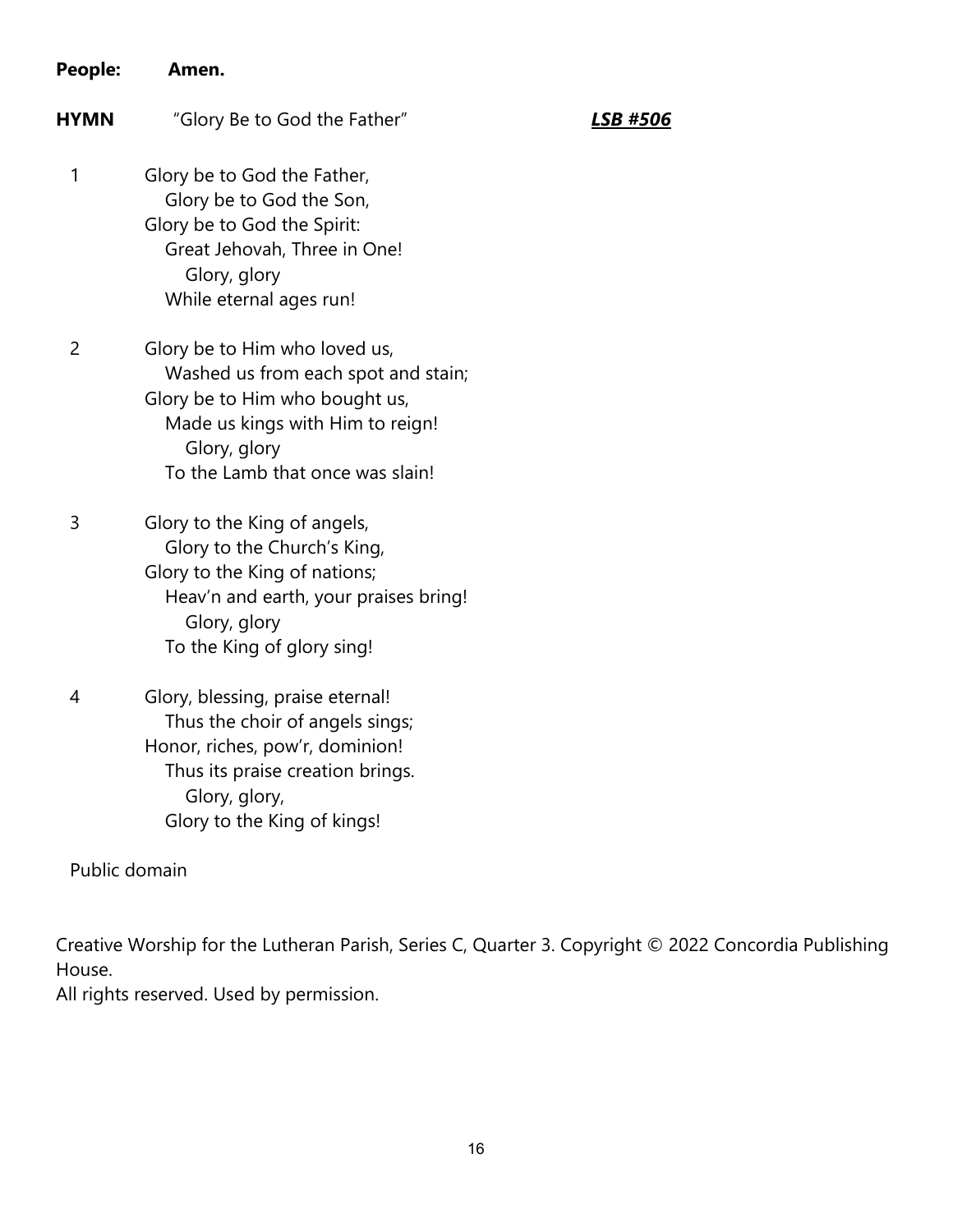## **Attendance Last Week: 298**

**General giving last week: \$13,597.25 Budget giving needed: \$ 7,500.00**

## **Calendar of Activities this week at St. John**

| 13 Monday   | Board of Trustees         | $6:30$ pm |
|-------------|---------------------------|-----------|
| 14 Tuesday  | Board of Education        | $6:00$ pm |
| 14 Tuesday  | Board of Elders           | $6:00$ pm |
| 16 Thursday | <b>Worship Service/HC</b> | 6:30 pm   |
| 19 Sunday   | <b>Worship Service/HC</b> | $9:00$ am |

**FLOWERS ON THE ALTAR** are in celebration of the 60<sup>th</sup> wedding anniversary of Tom and Liz Butterbrodt. May the Lord bless them and keep them as they celebrate on June  $16<sup>th</sup>$ .

**ASLEEP IN JESUS**: Delores Clark fell asleep in the arms of her Savior on Sunday, June 5th and received Christian burial from St. John on Saturday, June 11th. May the Lord comfort those who remain with His words: "BECAUSE I LIVE, YE SHALL LIVE ALSO."

**THE CONFIRMATION PHOTOS ARE IN!** Please stop by the church office to pick them up. You will find them on the counter behind the window in the first room of the church office. Photos are labeled with names,

**KARL & CAROL SATTLER RETIREMENT**: Karl and Carol Sattler are retiring from Good Shepherd Lutheran School of East Troy after 22 years of teaching there. Good Shepherd would like to give them a good send off later this summer. If there are any members of St. John who would like to send a card or email to the Sattlers to be part of their retirement celebration, please email or snail mail to the addresses that follow.

Email to [wagerocean1973@gmail.com,](mailto:wagerocean1973@gmail.com) or mail to Donna Sprink N8360 Zimmerman Road, East Troy, WI 53120.



**ST. JOHN IS THE ROOSTER ROUNDUP AT CROSSROADS!** "Rooster Round Up starts June 1 and runs through June 15. By shopping at Crossroads Market (in Green Lake) and rounding up your grocery purchase, you are helping St. John Lutheran School raise funds for their New Playground!"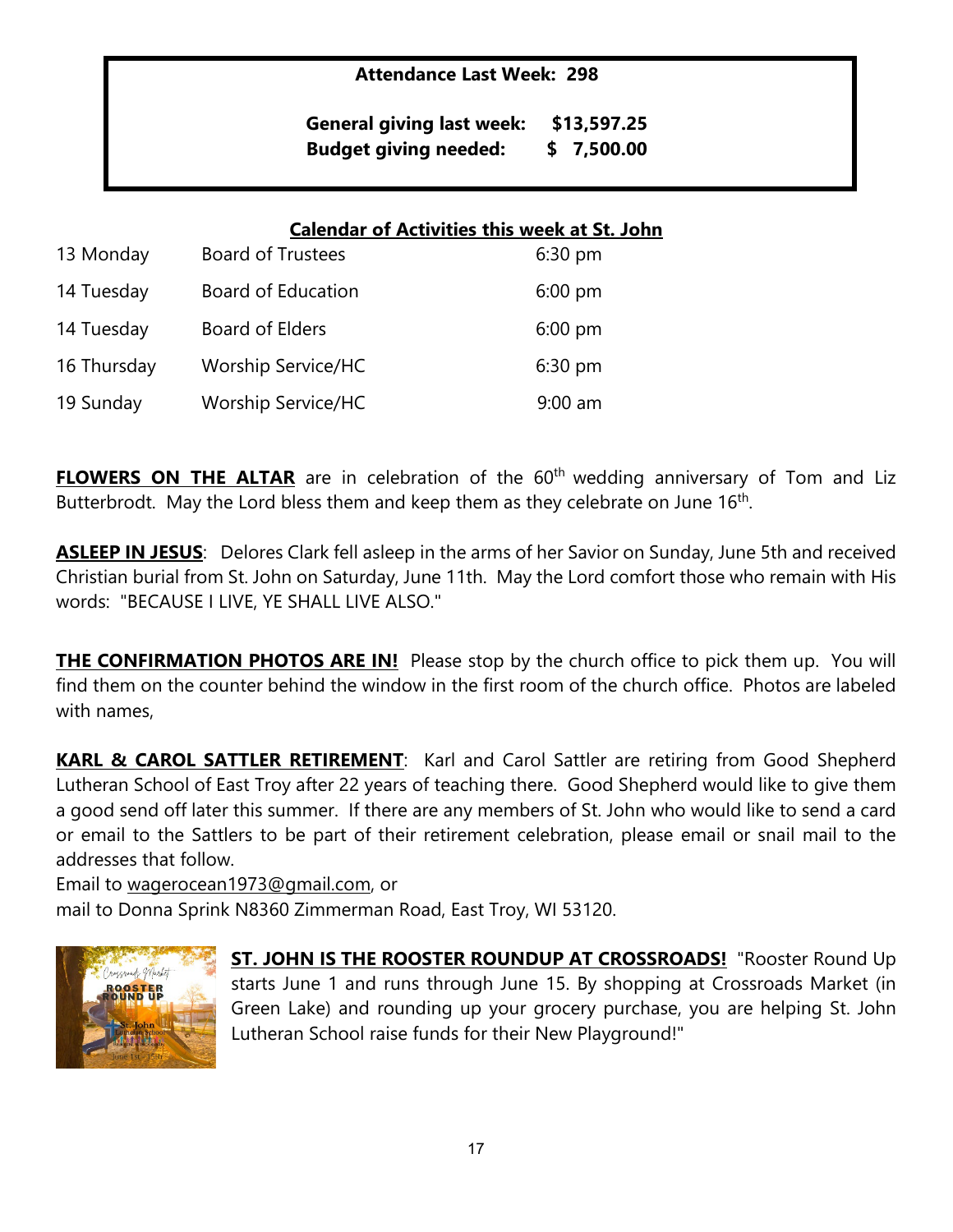

**PLAYGROUND PROJECT:** The Board of Education has a new mockup of the playground displayed in the narthex. We have a thermometer on the sign to show our progress towards achieving our goal. If you are interested in helping fund the new playground, please put your donation in an envelope marked "Playground". Thank you in advance for your help with this project.

**FLOWER REMINDER**: If you would like to donate or have flowers on the altar at any time for special occasions such as birthday, anniversary, in honor of or memory of for example, feel free to **sign up on the Flower Chart in the card room**. Flowers can be delivered by the local florist or brought in by you and put in the Altar Guild refrigerator. The flowers will be placed on the alter for the worship services."

**THE CARD ROOM:** The LWML would like to share with new members and remind current members that there are cards for sale in the "Card Room" which is the room where cookies are set up on Sunday mornings. Cards are all \$0.50 each. There are also various craft items for sale. If you make a purchase there is a box in the top file drawer for you to deposit your payment in. The Card Room also has mite boxes available if you would like to take one home to collect your mites. There is also a bulletin board with information about missionaries and seminarians we support as a congregation. If you have any questions please contact an LWML member: Carol Krause, Karen Vergin Krause, Kelli Mundinger, Deb Schrader, Dawn Schroeder, Cindy Schuett, Leitha Kraus, Bonnie Sperberg, or June Richter.